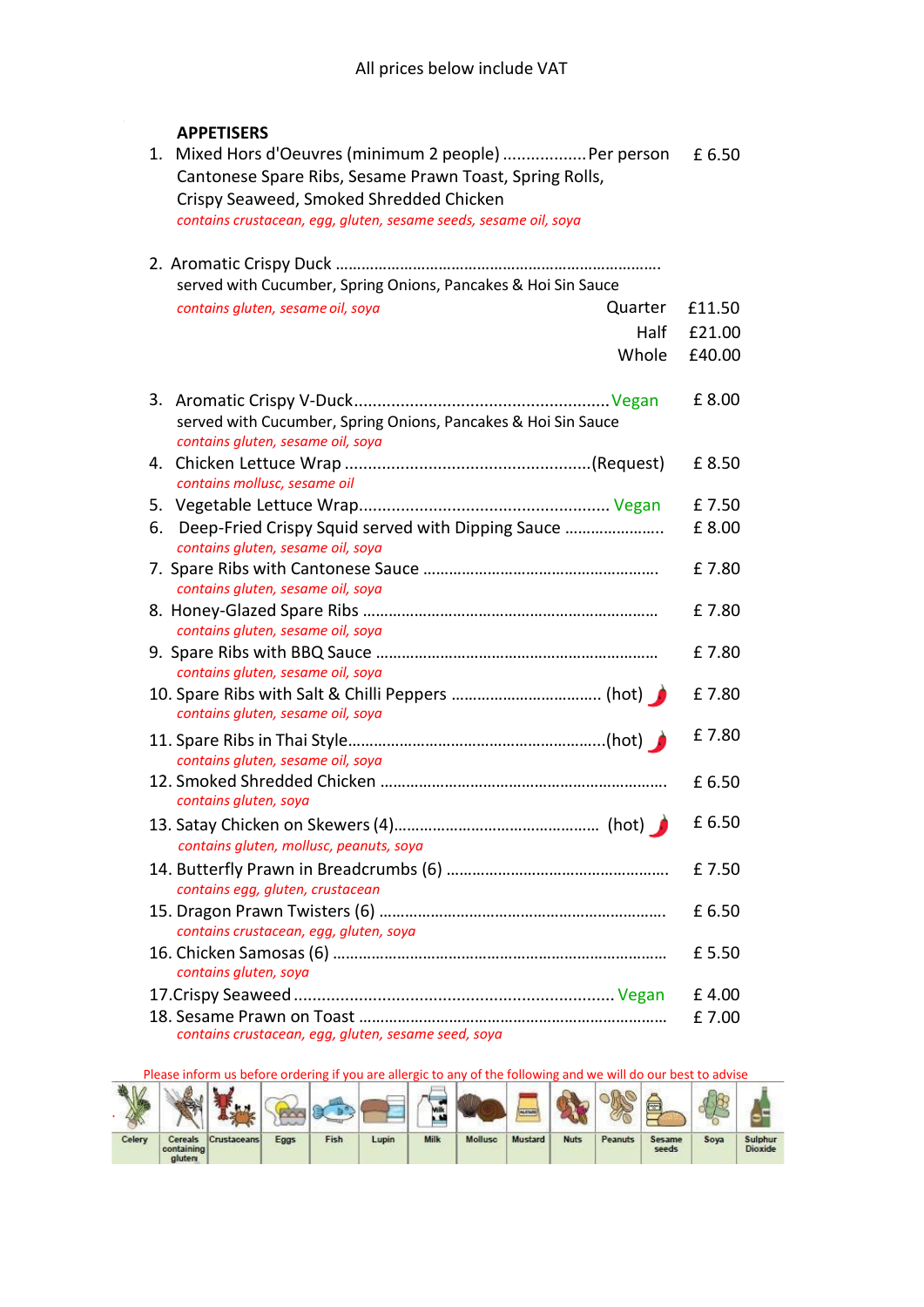| contains gluten, soya                                                                                | £4.00  |
|------------------------------------------------------------------------------------------------------|--------|
| contains gluten, soya                                                                                | £4.50  |
| contains crustacean, egg, gluten, soya                                                               | £ 5.00 |
| 22. Deep-Fried Crispy King Prawn in Batter (6) served with Lemon<br>contains crustacean, gluten, egg | £7.50  |
| <b>SOUP</b>                                                                                          |        |
| contains crustacean, soya, mollusc                                                                   | £4.80  |
| contains crustacean, soya, mollusc                                                                   | £5.50  |
| contains crustacean, soya, mollusc                                                                   | £5.50  |
| contains crustacean, soya, egg, gluten                                                               | £4.50  |
| contains crustacean, gluten, soya                                                                    | £4.80  |
| contains crustacean, gluten, soya                                                                    | £5.00  |
| contains egg                                                                                         | £4.50  |
| contains gluten, egg, soya                                                                           | £4.00  |
|                                                                                                      | £4.00  |
| <b>SQUID DISHES</b>                                                                                  |        |
| contains mollusc, gluten, soya                                                                       | £10.50 |
| 33. Deep-Fried Squid with Black Bean Sauce & Chilli(hot) 1 £10.50<br>contains mollusc, gluten, soya  |        |
| contains mollusc                                                                                     |        |
| 35. Stir-Fried Squid with Malaysian Chilli Sauce(hot) 1 £10.50<br>contains mollusc, crustacean, fish |        |

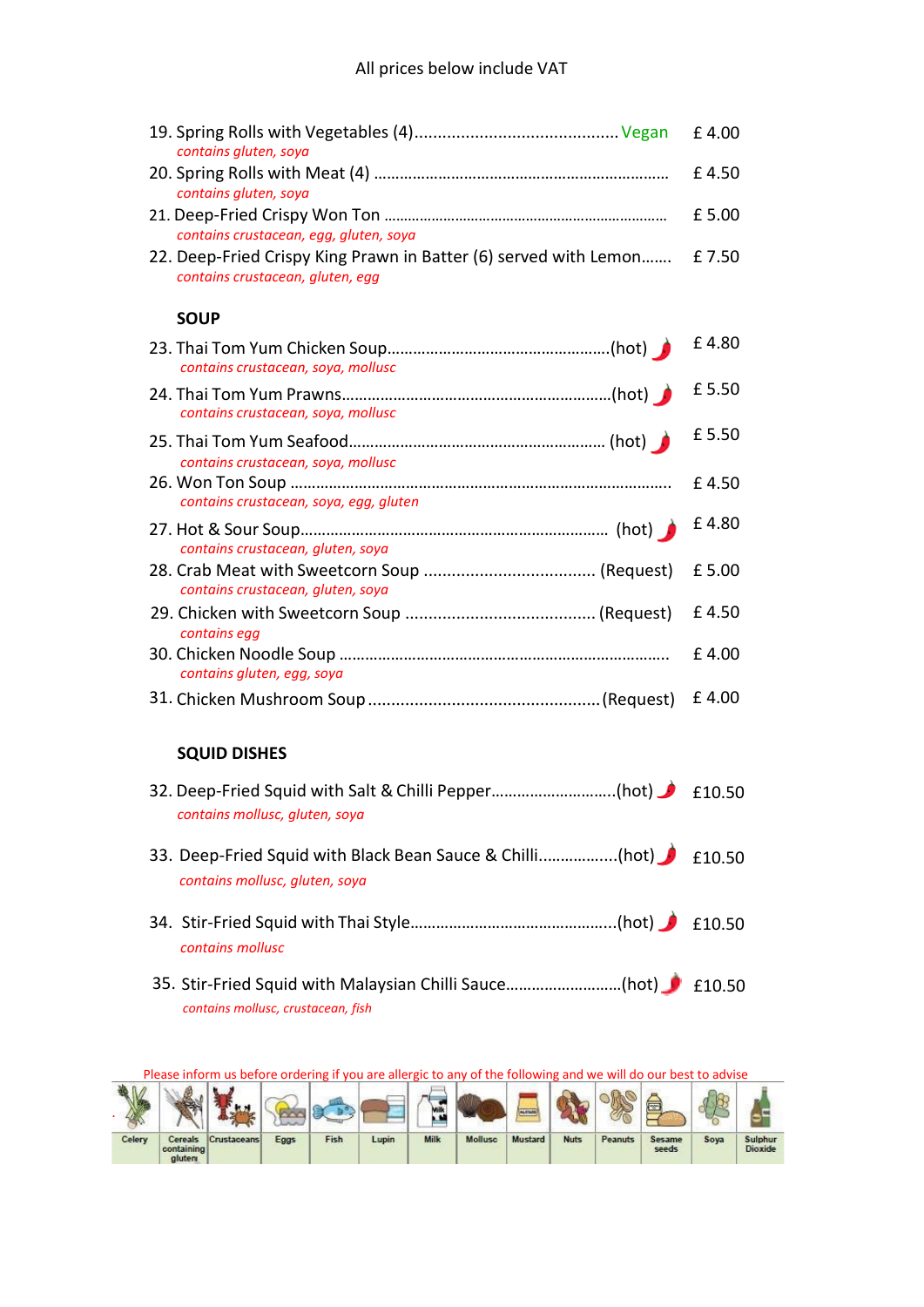## **MUSSELS DISHES**

| 36. Stir-Fried Mussels with Ginger & Spring Onions<br>contains mollusc                                        | £10.50 |
|---------------------------------------------------------------------------------------------------------------|--------|
| 37. Stir-Fried Mussels with Butter & Garlic Sauce<br>contains mollusc                                         | £10.50 |
| 38. Stir-Fried Mussels with Black Bean Sauce & Chilli(hot)<br>contains mollusc, gluten, soya                  | £10.50 |
| 39. Stir-Fried Mussels with Malaysian Chilli Sauce(hot) 1 f10.50<br>contains mollusc, crustacean, fish        |        |
| <b>KING PRAWN DISHES</b>                                                                                      |        |
| 40. Sautéed King Prawns in Creamy Thai Chilli Sauce (hot)<br>contains crustacean, egg, milk, gluten           | £10.50 |
| 41. Stir-Fried King Prawns in Butter & Garlic Sauce<br>contains crustacean                                    | £10.50 |
| 42. Stir-Fried King Prawns with Spring Onions & Ginger (Request)<br>contains crustacean                       | £10.50 |
| 43. Stir-Fried King Prawns with Malaysian Chilli Sauce(hot)<br>contains crustacean, fish, mollusc             | £10.50 |
| 44. Stir-Fried King Prawns with Cashew Nuts (Request)<br>contains crustacean, nuts                            | £10.50 |
| 45. Stir-Fried King Prawns with Mushroom (Request)<br>contains crustacean                                     | £10.50 |
| contains crustacean, gluten, soya                                                                             | £10.50 |
| contains crustacean, gluten, soya, fish                                                                       | £10.50 |
| 48. Stir-Fried King Prawns with Mixed Vegetables (Request)<br>contains crustacean                             | £10.50 |
| 49. Stir-Fried King Prawns with Black Bean Sauce & Chilli(hot)<br>contains crustacean, gluten, soya           | £10.50 |
| 50. Stir-Fried King Prawns with Sweet & Sour Sauce<br>contains crustacean, gluten, soya, egg                  | £10.50 |
| 51. Stir-Fried King Prawns in Kung Po Sauce with Cashew Nuts (hot)<br>contains crustacean, gluten, soya, nuts | £10.50 |
| 52. Stir-Fried King Prawns with Szechuan Style(hot)<br>contains crustacean, gluten, soya                      | £10.50 |
| contains crustacean, gluten, soya                                                                             | £10.50 |

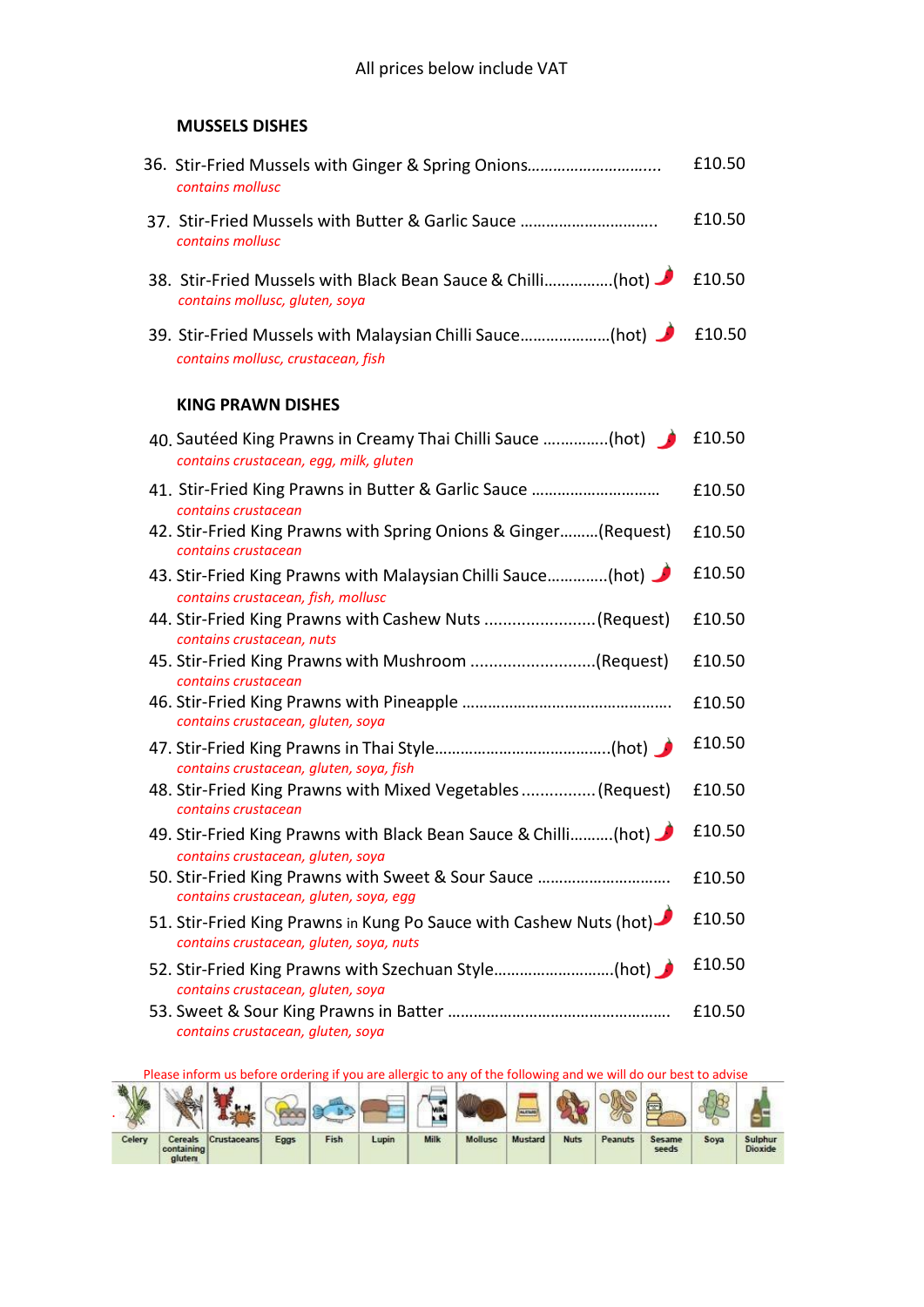| 54. Deep-Fried King Prawns with Salt & Chilli Pepper(hot)<br>contains crustacean, gluten, egg, soya                                                    | £10.50 |
|--------------------------------------------------------------------------------------------------------------------------------------------------------|--------|
|                                                                                                                                                        | £10.50 |
| contains crustacean, gluten, soya<br>56. Stir-Fried King Prawns in Yellow Bean Sauce with Cashew Nuts<br>contains crustacean, gluten, nuts, sesame oil | £10.50 |
| contains crustacean, mollusc                                                                                                                           | £10.50 |
| 58. Stir-Fried King Prawns with Black Pepper Sauce (Request) (hot)<br>contains crustacean, gluten, soya                                                | £10.50 |
| contains crustacean, mollusc, fish                                                                                                                     | £10.50 |
| <b>CHICKEN DISHES</b>                                                                                                                                  |        |
| 60. Stir-Fried Chicken with Black Bean Sauce (hot)<br>contains gluten, soya                                                                            | £9.00  |
| 61. Stir-Fried Chicken in Black Pepper Sauce  (Request) (hot)<br>contains gluten, soya                                                                 | £9.00  |
| 62. Sweet & Sour Chicken in Batter served with Sauce<br>contains gluten, soya                                                                          | £9.00  |
| contains gluten, soya                                                                                                                                  | £9.00  |
| 64. (Discontinued)                                                                                                                                     |        |
| contains crustacean, gluten, fish, soya                                                                                                                | £9.00  |
| 66. Stir-Fried Chicken in Kung Po Style with Cashew Nuts  (hot)<br>contains gluten, nuts                                                               | £9.00  |
| contains gluten, soya                                                                                                                                  | £9.00  |
|                                                                                                                                                        | £9.00  |
| contains gluten, soya<br>69. Stir-Fried Chicken in Yellow Bean Sauce with Cashew Nuts<br>contains gluten, soya, nuts, sesame oil                       | £9.00  |
|                                                                                                                                                        | £9.00  |
| contains gluten, soya, egg<br>contains gluten, soya, egg                                                                                               | £9.00  |
| contains gluten, soya, egg                                                                                                                             | £9.00  |

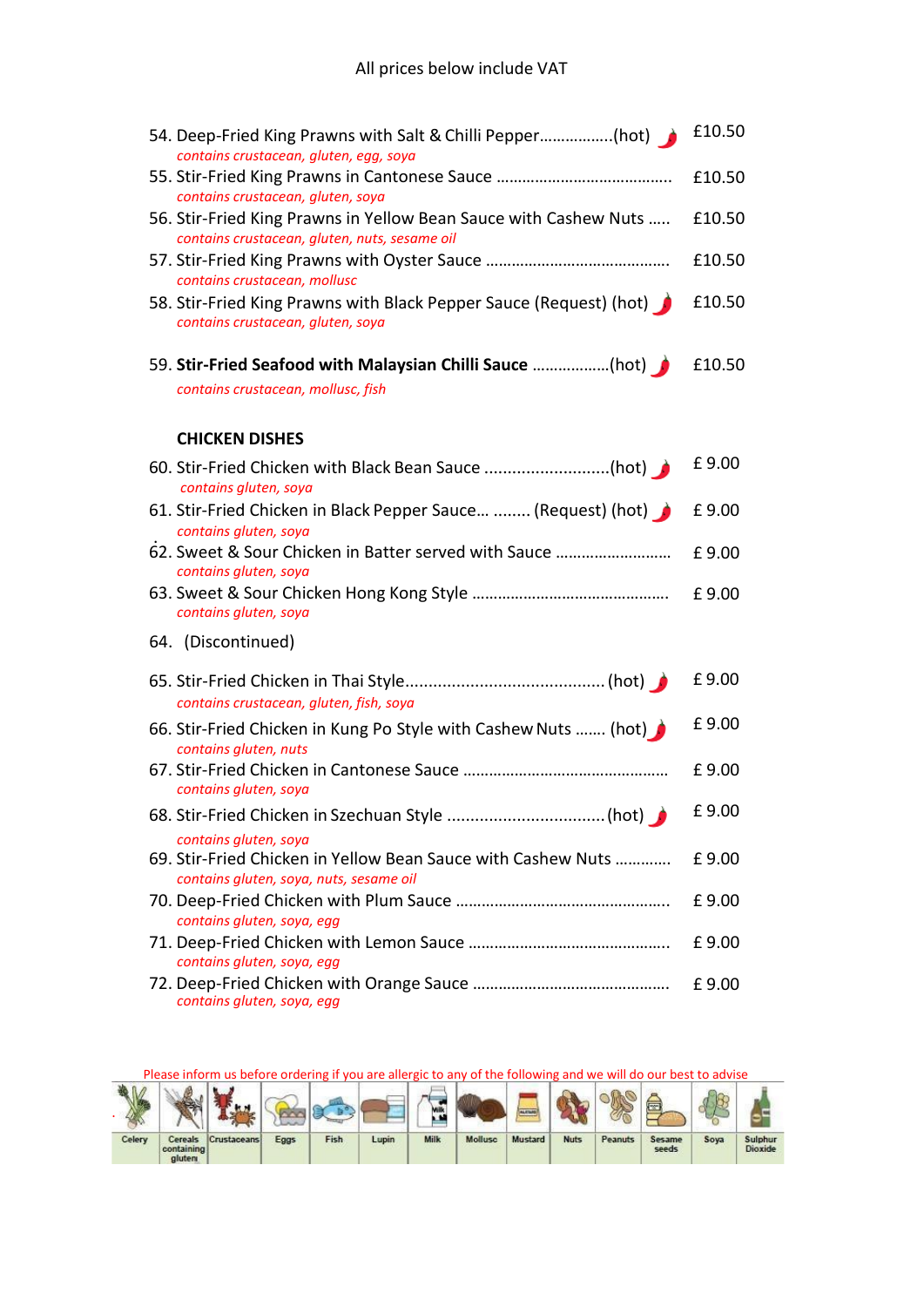| 73. Chicken with Bamboo Shoots & Water Chestnuts £ 9.00                                       |       |
|-----------------------------------------------------------------------------------------------|-------|
| 74. Deep-Fried Chicken with Salt & Chilli Pepper (hot) 1 £ 9.00<br>contains gluten, soya, egg |       |
| 75. Deep-Fried Crispy Chilli Chicken in Cantonese Sauce (hot) £ 9.00<br>contains gluten, soya |       |
|                                                                                               | £9.00 |
| 77. Stir-Fried Chicken with Mixed Vegetables (Request)                                        | £9.00 |
| 78. Stir-Fried Chicken with Ginger & Spring Onions  (Request)                                 | £9.00 |
| 79. Stir-Fried Chicken with Mushrooms(Request)                                                | £9.00 |
| 80. Stir-Fried Chicken with Cashew Nuts  (Request)<br>contains nuts                           | £9.00 |
| contains gluten, soya                                                                         | £9.00 |
| contains mollusc                                                                              | £900  |
| 83. Stir-Fried Chicken in Malaysian Chilli Sauce  (hot)<br>contains crustacean, fish, mollusc | £9.00 |
| contains crustacean, peanuts, gluten, soya                                                    | £9.00 |
| <b>BEEF DISHES</b>                                                                            |       |
| 85. Deep-Fried Crispy Shredded Beef in Cantonese Sauce  (hot)<br>contains gluten, soya, fish  | £9.00 |
| contains gluten, soya                                                                         | £9.00 |
| 87. Stir-Fried Beef in Black Pepper Sauce  (Request)(hot)<br>contains gluten, soya            | £9.00 |
|                                                                                               | £9.00 |
| contains gluten, nuts, soya                                                                   | £9.00 |
| contains gluten, soya, fish                                                                   | £9.00 |
|                                                                                               | £9.00 |
| contains crustacean, gluten, soya                                                             |       |
| contains gluten, soya                                                                         | £9.00 |

Please inform us before ordering if you are allergic to any of the following and we will do our best to advise oí E. 48 ę **RO**  $\begin{picture}(220,20) \put(0,0){\line(1,0){10}} \put(15,0){\line(1,0){10}} \put(15,0){\line(1,0){10}} \put(15,0){\line(1,0){10}} \put(15,0){\line(1,0){10}} \put(15,0){\line(1,0){10}} \put(15,0){\line(1,0){10}} \put(15,0){\line(1,0){10}} \put(15,0){\line(1,0){10}} \put(15,0){\line(1,0){10}} \put(15,0){\line(1,0){10}} \put(15,0){\line($ **ELEVATE** . Ō Cereals<br>containing<br>gluten Fish Milk Mollusc Mustard Celery Eggs Lupin Nuts Peanuts Sesame<br>seeds Soya Sulphur<br>Dioxide Crustaceans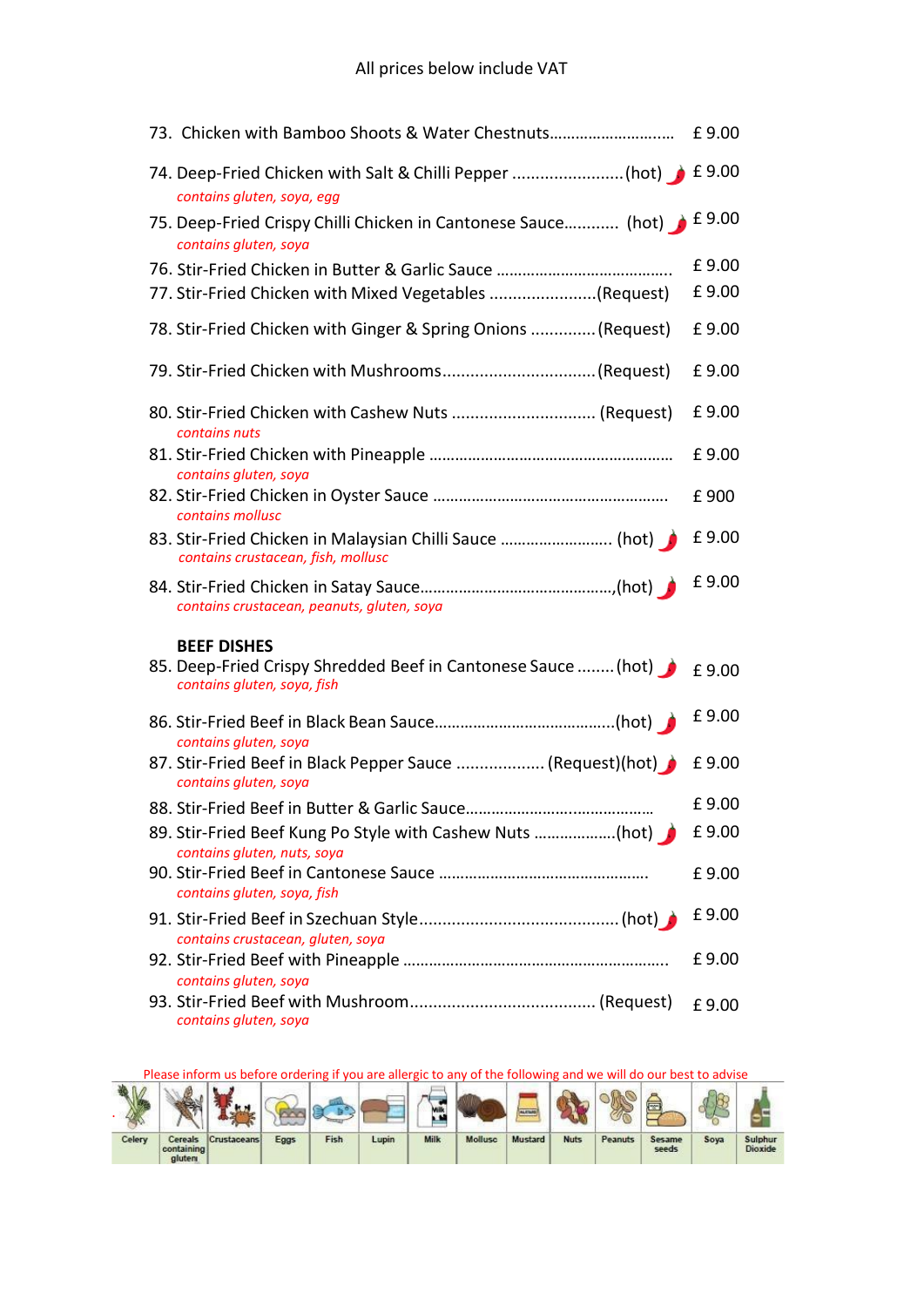| 94.  | Stir-Fried Beef in Yellow Bean Sauce with Cashew Nuts<br>contains gluten, soya, nuts, sesame oil                                                                          | £9.00  |
|------|---------------------------------------------------------------------------------------------------------------------------------------------------------------------------|--------|
| 95.  | Stir-Fried Beef with Spring Onions & Ginger (Request)                                                                                                                     | £9.00  |
| 96.  | Stir-Fried Beef with Mixed Vegetables  (Request)<br>may contain mollusc                                                                                                   | £9.00  |
| 97.  | contains gluten, crustacean                                                                                                                                               | £9.00  |
| 98.  | Stir-Fried Beef in Malaysian Chilli Sauce  (hot)<br>contains crustacean, mollusc, fish                                                                                    | £9.00  |
| 99.  | served on sizzling hot plate with your choice of<br>a) Black Bean Sauce hot)<br>b) Black Pepper Sauce(hot)<br><b>Cantonese Sauce</b><br>c)<br>contains gluten, soya, fish | £13.50 |
|      | <b>ROAST PORK</b>                                                                                                                                                         |        |
| 100. | Stir-Fried Roast Pork in Black Bean Sauce(hot)<br>contains gluten, soya, sesame oil                                                                                       | £9.00  |
| 101. | contains gluten, soya                                                                                                                                                     | £9.00  |
| 102. | contains gluten, soya, sesame oil                                                                                                                                         | £9.00  |
| 103. | contains gluten, soya, sesame oil                                                                                                                                         | £9.00  |
| 104. | Stir-Fried Roast Pork with Mixed Vegetables<br>contains gluten, soya, sesame oil                                                                                          | £9.00  |
| 105. | Stir-Fried Roast Pork with Mushrooms (Request)<br>contains gluten, soya, sesame oil                                                                                       | £9.00  |
| 106. | contains, gluten, soya, sesame oil                                                                                                                                        | £9.00  |
| 107. | Stir-Fried Roast Pork with Yellow Bean Sauce<br>contains gluten, soya, sesame oil                                                                                         | £9.00  |
| 108. | Deep-Fried Pork with Salt & Chilli Pepper (hot)<br>contains gluten, soya, sesame oil                                                                                      | £9.00  |
|      | <b>DUCK DISHES</b>                                                                                                                                                        |        |
| 109. | Stir-Fried Duck with Peppers in Black Bean Sauce  (hot)<br>contains gluten, soya                                                                                          | £10.00 |

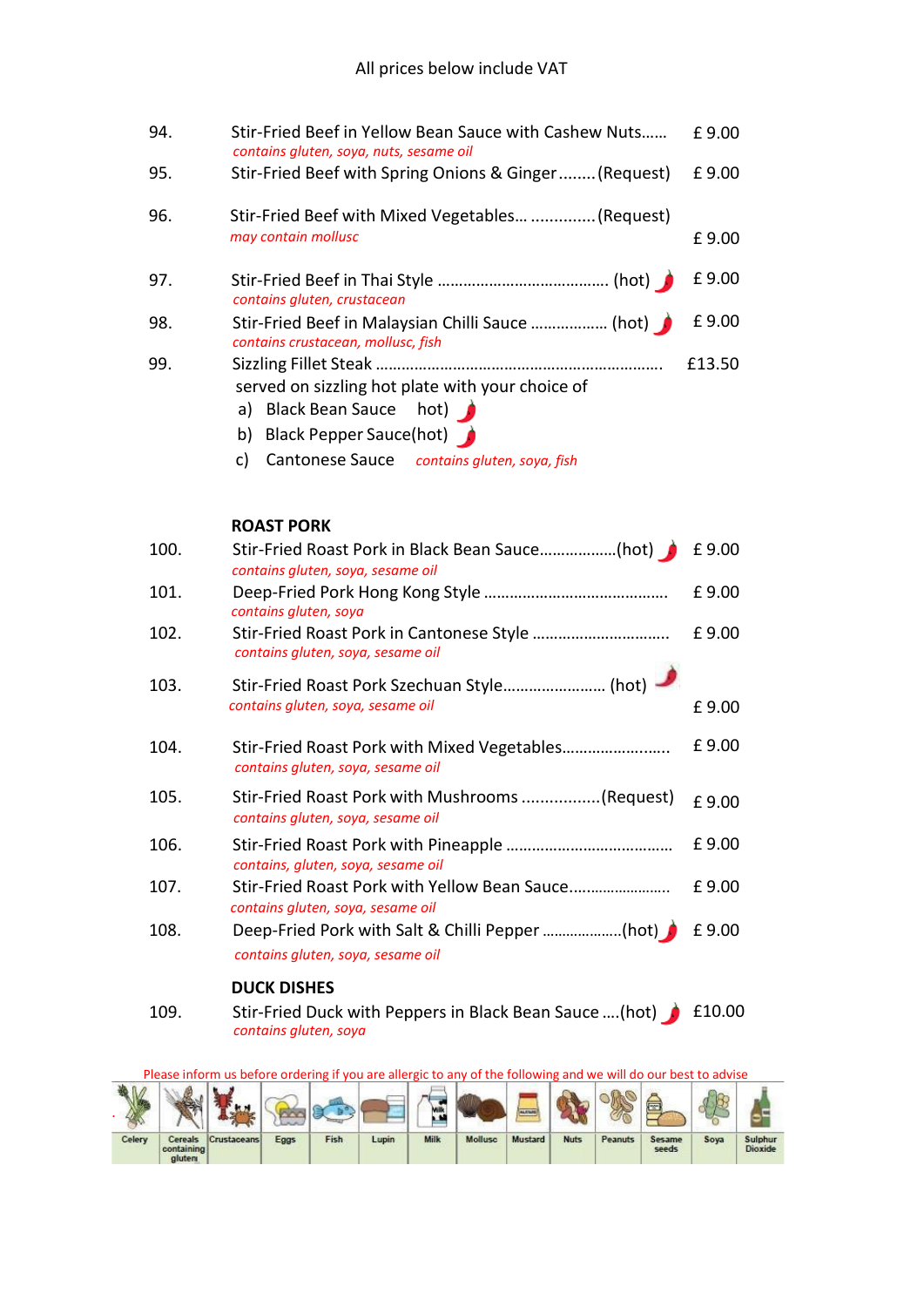## All prices below include VAT

|        | 110.                            |                                                                                                                | Stir-Fried Duck with Peppers in Cantonese Sauce<br>contains gluten, soya, fish |                             |                                         |             |                                                                                              |         |             |         |                 |        | £10.00                    |
|--------|---------------------------------|----------------------------------------------------------------------------------------------------------------|--------------------------------------------------------------------------------|-----------------------------|-----------------------------------------|-------------|----------------------------------------------------------------------------------------------|---------|-------------|---------|-----------------|--------|---------------------------|
|        | 111.                            | a) Plum Sauce<br>b) Lemon Sauce                                                                                |                                                                                |                             |                                         |             |                                                                                              |         |             |         |                 | £10.00 |                           |
|        |                                 | c)                                                                                                             |                                                                                | Orange Sauce                |                                         |             | sauces contain gluten, soya, sulphur dioxide                                                 |         |             |         |                 |        |                           |
|        | 112.                            |                                                                                                                |                                                                                |                             |                                         |             | Stir-Fried Duck with Ginger & Spring Onions(Request)                                         |         |             |         |                 | £10.00 |                           |
|        | 113.                            |                                                                                                                |                                                                                |                             |                                         |             | Stir-Fried Duck with Mushrooms (Request)                                                     |         |             |         |                 | £10.00 |                           |
|        | 114.                            |                                                                                                                |                                                                                | contains gluten, soya       |                                         |             |                                                                                              |         |             |         |                 | £10.00 |                           |
|        |                                 | <b>LAMB</b>                                                                                                    |                                                                                |                             |                                         |             |                                                                                              |         |             |         |                 |        |                           |
|        | 115.                            |                                                                                                                |                                                                                | contains gluten, soya       |                                         |             | Stir-Fried Lamb with Black Bean Sauce(hot)                                                   |         |             |         |                 | £10.00 |                           |
|        | 116.                            |                                                                                                                |                                                                                |                             |                                         |             | Stir-Fried Lamb in Black Pepper Sauce (Request)                                              |         |             | (hot)   |                 | £10.00 |                           |
|        | 117.                            |                                                                                                                |                                                                                |                             |                                         |             | Stir-Fried Lamb with Spring Onions & Ginger (Request)                                        |         |             |         |                 | £10.00 |                           |
|        |                                 |                                                                                                                | <b>CURRY DISHES</b>                                                            |                             |                                         |             |                                                                                              |         |             |         |                 |        |                           |
|        | 118.                            |                                                                                                                | contains nuts                                                                  |                             |                                         |             |                                                                                              |         |             |         |                 | £9.00  |                           |
|        | 119.                            |                                                                                                                |                                                                                |                             |                                         |             | House Special Curry (Mixed Meat)(hot)<br>contains gluten, crustacean, soya, peas, sesame oil |         |             |         |                 | £9.00  |                           |
|        | 120.                            |                                                                                                                |                                                                                | contains gluten, soya, peas |                                         |             |                                                                                              |         |             |         |                 | £8.30  |                           |
|        | 121.                            |                                                                                                                |                                                                                |                             | contains gluten, soya, peas             |             |                                                                                              |         |             |         |                 | £8.30  |                           |
|        | 122.                            |                                                                                                                |                                                                                | contains gluten, soya, peas |                                         |             |                                                                                              |         |             |         |                 | £9.00  |                           |
|        | 123.                            |                                                                                                                |                                                                                |                             | contains gluten, crustacean, soya, peas |             |                                                                                              |         |             |         |                 | £9.00  |                           |
|        | 124.                            |                                                                                                                |                                                                                |                             |                                         |             |                                                                                              |         |             |         |                 | £7.50  |                           |
|        | 125.                            |                                                                                                                |                                                                                | contains gluten, soya, peas | contains gluten, soya, peas, sesame oil |             |                                                                                              |         |             |         |                 | £8.30  |                           |
|        |                                 |                                                                                                                |                                                                                | <b>THAI GREEN CURRY</b>     |                                         |             |                                                                                              |         |             |         |                 |        |                           |
|        |                                 |                                                                                                                |                                                                                |                             |                                         |             | served with Aubergine, Corn & Bamboo Shoots                                                  |         |             |         |                 |        |                           |
|        | 126.                            |                                                                                                                |                                                                                | contains mollusc, soya      |                                         |             |                                                                                              |         |             |         |                 | £ 8.50 |                           |
|        |                                 | Please inform us before ordering if you are allergic to any of the following and we will do our best to advise |                                                                                |                             |                                         |             |                                                                                              |         |             |         |                 |        |                           |
|        |                                 |                                                                                                                |                                                                                |                             |                                         | Ailk        |                                                                                              |         |             |         |                 |        |                           |
| Celery | Cereals<br>containing<br>gluten | Crustaceans                                                                                                    | Eggs                                                                           | Fish                        | Lupin                                   | <b>Milk</b> | <b>Mollusc</b>                                                                               | Mustard | <b>Nuts</b> | Peanuts | Sesame<br>seeds | Soya   | Sulphur<br><b>Dioxide</b> |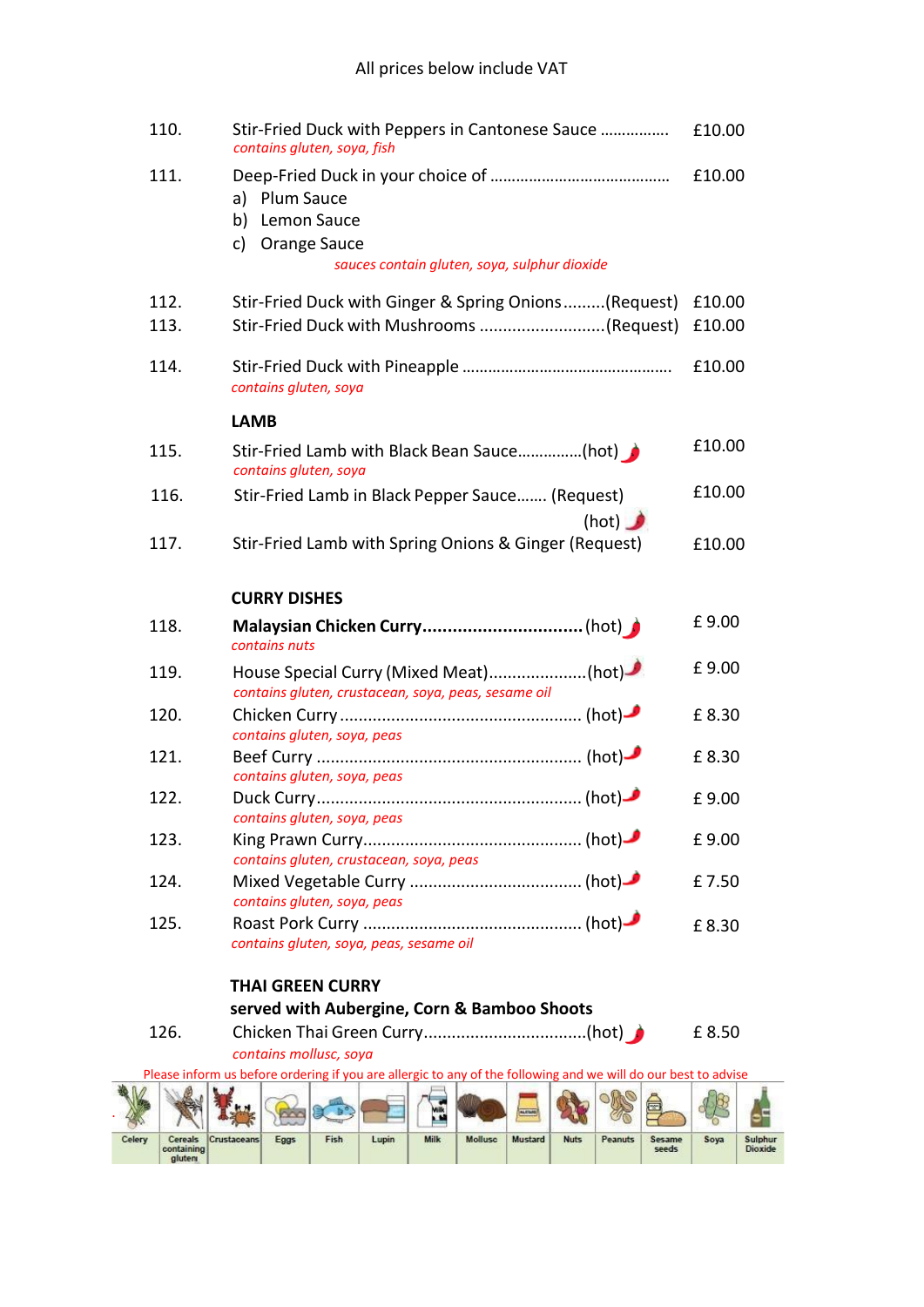| 127. | contains mollusc, soya                                                                                                   | £8.50  |
|------|--------------------------------------------------------------------------------------------------------------------------|--------|
| 128. | contains soya, mollusc                                                                                                   | £9.50  |
| 129. | King Prawns Thai Green Curry (hot)<br>contains crustacean, soya, mollusc                                                 | £10.00 |
| 130. | Seafood Thai Green Curry (Mixed) (hot)<br>contains crustacean, mollusc, soya                                             | £10.00 |
| 131. | Mixed Vegetable Thai Green Curry (hot)<br>served with Mushroom, Tofu, Corn, Mangetout<br>contains peas, soya, crustacean | £7.50  |
|      | <b>THAI RED CURRY</b><br>served with Aubergine, Corn, Bamboo Shoots & Pineapple                                          |        |
| 132. | contains fish, gluten, soya, sulphur dioxide                                                                             | £8.50  |
| 133. | contains fish, gluten, soya, sulphur dioxide                                                                             | £8.50  |
| 134. | contains fish, gluten, soya, sulphur dioxide                                                                             | £9.50  |
| 135. | King Prawns Thai Red Curry  (hot)<br>contains crustacean, fish, gluten, soya, sulphur dioxide                            | £10.00 |
| 136. | contains crustacean, fish, gluten, soya, sulphur dioxide                                                                 | £10.00 |
| 137. | served with Corn, Bamboo Shoots & Pineapple<br>contains gluten, soya, sulphur dioxide, fish                              | £7.50  |
|      | <b>VEGETARIAN DISHES</b>                                                                                                 |        |
| 138. | Quick Hot Wok Stir-Fried Mangetout & Bean Sprouts<br>Vegan<br>contains peas                                              | £7.50  |
| 139. | Sea Spicy Garlic Aubergine(hot) Vegan<br>contains gluten, soya                                                           | £7.50  |
| 140. | Fried Aubergine with Garlic in Black Bean Sauce (hot)<br>contains gluten, soya<br>Vegan                                  | £7.50  |
| 141. | (hot) $\bigcap$<br>contains gluten, soya                                                                                 | £7.50  |
| 142. | Fried Bean Curd with Garlic in Black Bean Sauce (hot)<br>contains gluten, soya<br>Vegan                                  | £7.50  |
| 143. | contains gluten, mollusc, peanuts, soya                                                                                  | £7.50  |

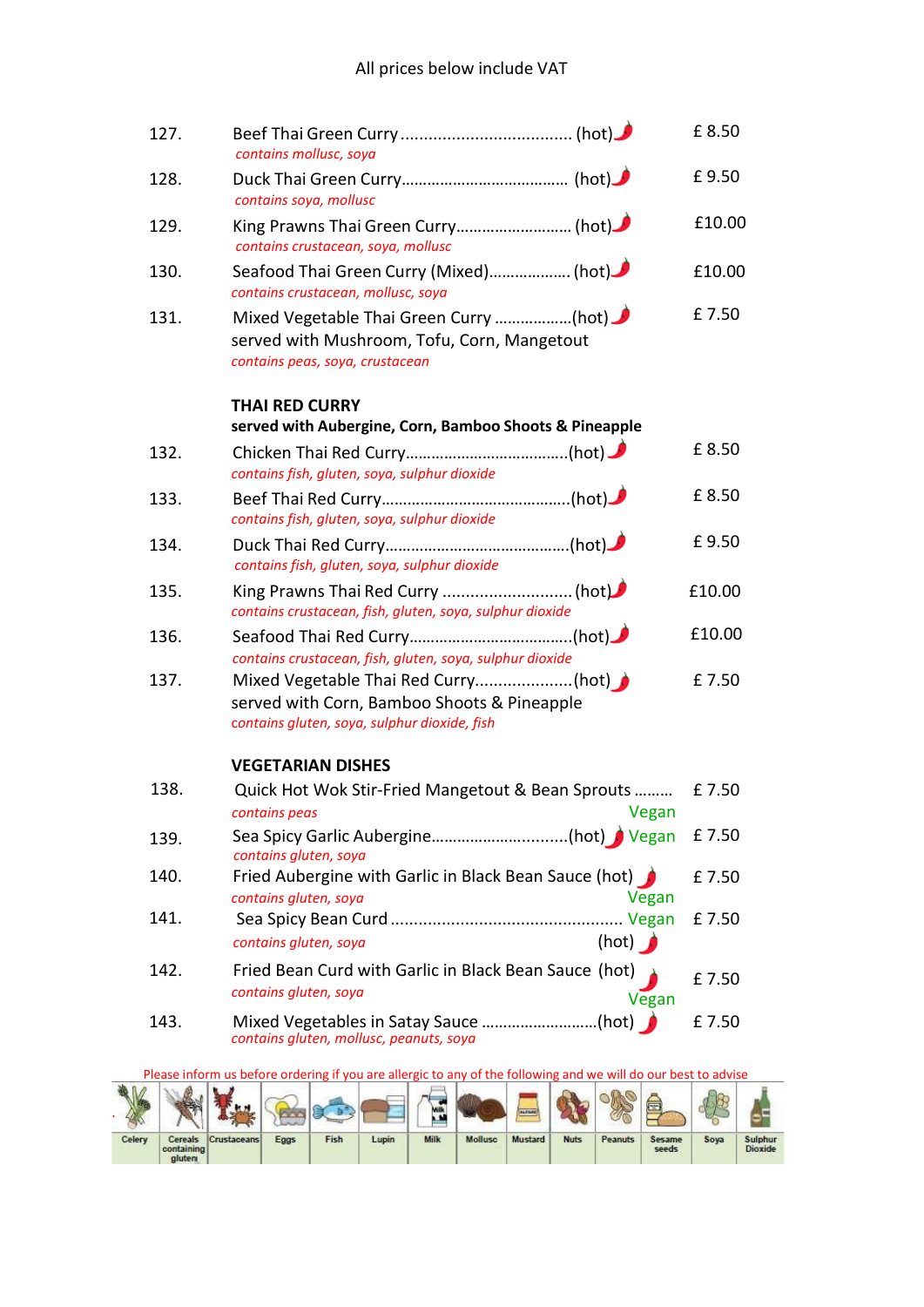| 144. | Mock Duck with Chilli & Pepper in Black Bean Sauce (hot)<br>Vegan<br>contains gluten, soya                 | £8.00  |
|------|------------------------------------------------------------------------------------------------------------|--------|
| 145. | Mock Duck with Chilli & Pepper in Black Pepper Sauce                                                       | £8.00  |
|      | Vegan (hot)<br>contains gluten, soya                                                                       |        |
| 146. |                                                                                                            | £6.00  |
| 147. | Stir-Fried Mixed Vegetables with Black Bean Sauce (hot)<br>contains gluten, soya<br>Vegan                  | £7.50  |
| 148. | Stir-Fried Mushrooms in Garlic Sauce  Vegan                                                                | £6.00  |
| 149. | Deep Fried Mushrooms with Salt & Chilli Pepper Vegan                                                       | £7.00  |
| 150. |                                                                                                            | £5.00  |
| 151. | Stir-Fried Sweet & Sour Mixed Vegetables Vegan<br>contains gluten, soya                                    | £7.50  |
| 152. | Stir-Fried Mixed Vegetables with Kung Po Sauce & Cashew Nuts<br>Vegan (hot)<br>contains gluten, soya, nuts | £8.00  |
| 153. | Stir-Fried Bean Curds with Kung Po Sauce & Cashew Nuts,<br>Vegan (hot)<br>contains gluten, soya, nuts      | £8.00  |
| 154. | Stir-Fried Bean Curds with Mixed VegetablesRequest                                                         | £7.50  |
|      | <b>FOO YUNG DISHES</b>                                                                                     |        |
| 155. | contains egg                                                                                               | £9.00  |
| 156. | contains gluten, egg, soya, sesame oil                                                                     | £9.00  |
| 157. | contains crustacean, egg                                                                                   | £10.50 |
|      | <b>CHOP SUEY DISHES</b>                                                                                    |        |
| 158. |                                                                                                            | £9.00  |
|      | contains gluten, soya                                                                                      |        |
| 159. | contains crustacean, gluten, soya, sesame oil                                                              | £10.50 |
| 160. |                                                                                                            | £10.50 |
|      | contains crustacean, gluten, soya                                                                          |        |
|      | <b>NOODLES</b>                                                                                             |        |
| 161. | contains gluten, egg, soya                                                                                 | £8.50  |
| 162. | (Dry or with Sauce)<br><b>Beef Fried Noodles</b><br>contains gluten, egg, soya                             | £8.50  |
| 163. | (Dry or with Sauce)<br><b>Roast Pork Noodles</b><br>contains gluten, egg, soya, sesame oil                 | £8.50  |
| 164. | <b>House Special</b><br>(Mixed Meat with Sauce)<br>contains crustacean, gluten, egg, soya, sesame oil      | £9.00  |
| 165. | King Prawn Noodles<br>(Dry or with Sauce)<br>contains crustacean, gluten, egg, soya                        | £9.00  |
|      | ordering if you are allergic to any of the following and we will do our best to a                          |        |

|        | Please inform us before ordering if you are allergic to any of the following and we will do our best to advise |                     |      |      |       |             |         |         |             |         |                 |      |                                  |
|--------|----------------------------------------------------------------------------------------------------------------|---------------------|------|------|-------|-------------|---------|---------|-------------|---------|-----------------|------|----------------------------------|
|        |                                                                                                                |                     |      |      |       | Wilk<br>a.V |         |         |             |         | ł ter           |      |                                  |
| Celery | containing<br>gluten                                                                                           | Cereals Crustaceans | Eggs | Fish | Lupin | <b>Milk</b> | Mollusc | Mustard | <b>Nuts</b> | Peanuts | Sesame<br>seeds | Soya | <b>Sulphur</b><br><b>Dioxide</b> |